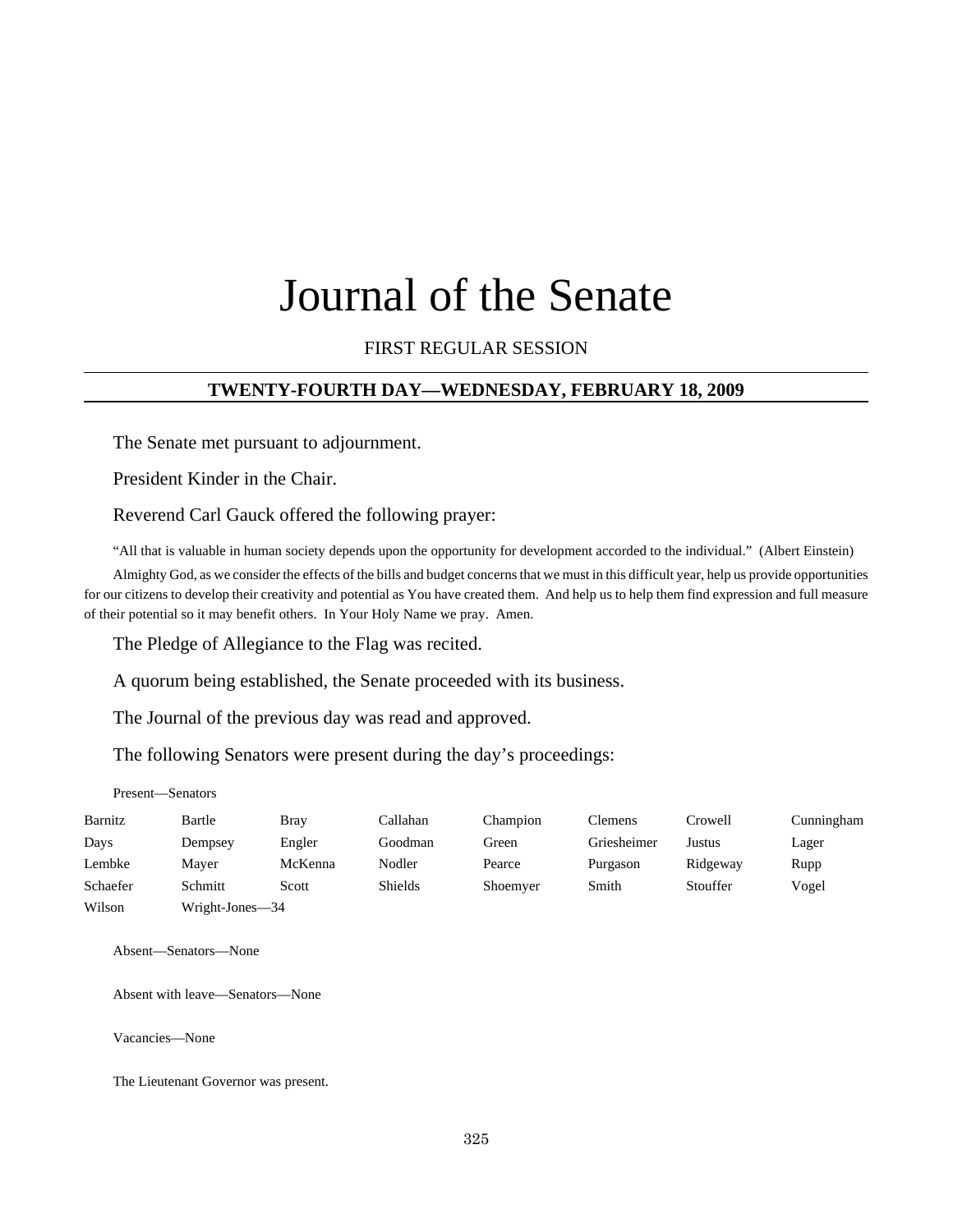## **RESOLUTIONS**

Senator Nodler offered Senate Resolution No. 344, regarding Gerald Hulsey, Carthage, which was adopted.

Senator Nodler offered Senate Resolution No. 345, regarding Ernest "Lee" Combs, Diamond, which was adopted.

Senator Nodler offered Senate Resolution No. 346, regarding James Patterson, Fort Smith, Arkansas, which was adopted.

Senator Nodler offered Senate Resolution No. 347, regarding Elizabeth Mouton, Carthage, which was adopted.

Senator Scott offered Senate Resolution No. 348, regarding the Thirty-third Anniversary of the Fraternal Order of Eagles 3667, Clinton, which was adopted.

## **INTRODUCTION OF BILLS**

The following Bills were read the 1st time and ordered printed:

**SB 392**–By Shields.

An Act to repeal section 143.071, RSMo, and to enact in lieu thereof one new section relating to taxation of corporate income.

**SB 393**–By Green and Bartle.

An Act to repeal sections 100.250, 100.255, 100.260, 100.263, 100.265, 100.270, 100.275, 100.277, 100.281, 100.282, 100.286, 100.287, 100.291, 100.292, 100.293, 100.296, and 100.297, RSMo, relating to the repeal of the Missouri development finance board act.

## **SB 394**–By Ridgeway.

An Act to repeal sections 338.210 and 338.260, RSMo, and to enact in lieu thereof two new sections relating to certain business names.

**SB 395**–By Ridgeway.

An Act to amend chapter 169, RSMo, by adding thereto one new section relating to the public school retirement system of Missouri, with penalty provisions.

#### **SB 396**–By Justus.

An Act to repeal section 311.060, RSMo, and to enact in lieu thereof one new section relating to liquor licenses.

**SB 397**–By Shoemyer and Griesheimer.

An Act to amend chapter 324, RSMo, by adding thereto twenty-seven new sections relating to the regulation of the auto body repair industry, with penalty provisions.

## **SB 398**–By Barnitz.

An Act to repeal section 569.145, RSMo, and to enact in lieu thereof one new section relating to posting of property against trespassers, with penalty provisions.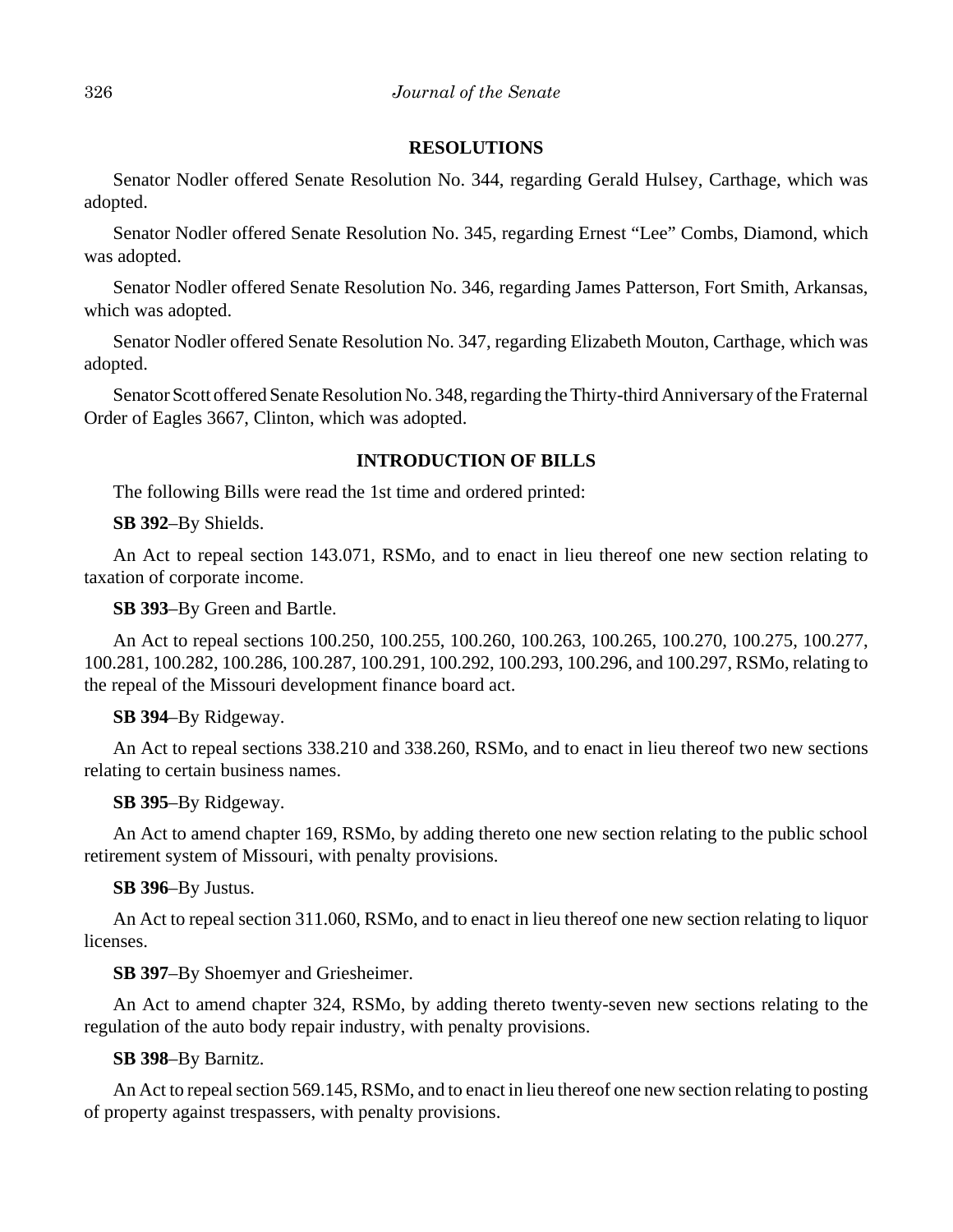President Pro Tem Shields assumed the Chair.

## **REPORTS OF STANDING COMMITTEES**

Senator Scott, Chairman of the Committee on Financial and Governmental Organizations and Elections, submitted the following report:

Mr. President: Your Committee on Financial and Governmental Organizations and Elections, to which was referred **SB 243**, begs leave to report that it has considered the same and recommends that the Senate Committee Substitute, hereto attached, do pass and be placed on the Consent Calendar.

Senator Champion, Chairman of the Committee on Health, Mental Health, Seniors and Families, submitted the following reports:

Mr. President: Your Committee on Health, Mental Health, Seniors and Families, to which was referred **SB 9**, begs leave to report that it has considered the same and recommends that Senate Committee Substitute No. 2, hereto attached, do pass and be placed on the Consent Calendar.

Also,

Mr. President: Your Committee on Health, Mental Health, Seniors and Families, to which was referred **SB 157**, begs leave to report that it has considered the same and recommends that the Senate Committee Substitute, hereto attached, do pass and be placed on the Consent Calendar.

Senator Bartle, Chairman of the Committee on the Judiciary and Civil and Criminal Jurisprudence, submitted the following reports:

Mr. President: Your Committee on the Judiciary and Civil and Criminal Jurisprudence, to which was referred **SB 8**, begs leave to report that it has considered the same and recommends that the Senate Committee Substitute, hereto attached, do pass and be placed on the Consent Calendar.

Also,

Mr. President: Your Committee on the Judiciary and Civil and Criminal Jurisprudence, to which was referred **SB 265**, begs leave to report that it has considered the same and recommends that the Senate Committee Substitute, hereto attached, do pass and be placed on the Consent Calendar.

Senator Mayer, Chairman of the Committee on Education, submitted the following reports:

Mr. President: Your Committee on Education, to which was referred **SB 152**, begs leave to report that it has considered the same and recommends that the Senate Committee Substitute, hereto attached, do pass and be placed on the Consent Calendar.

Also,

Mr. President: Your Committee on Education, to which was referred **SB 55**, begs leave to report that it has considered the same and recommends that the bill do pass and be placed on the Consent Calendar.

Also,

Mr. President: Your Committee on Education, to which was referred **SB 79**, begs leave to report that it has considered the same and recommends that the bill do pass and be placed on the Consent Calendar.

Senator Goodman, Chairman of the Committee on General Laws, submitted the following reports: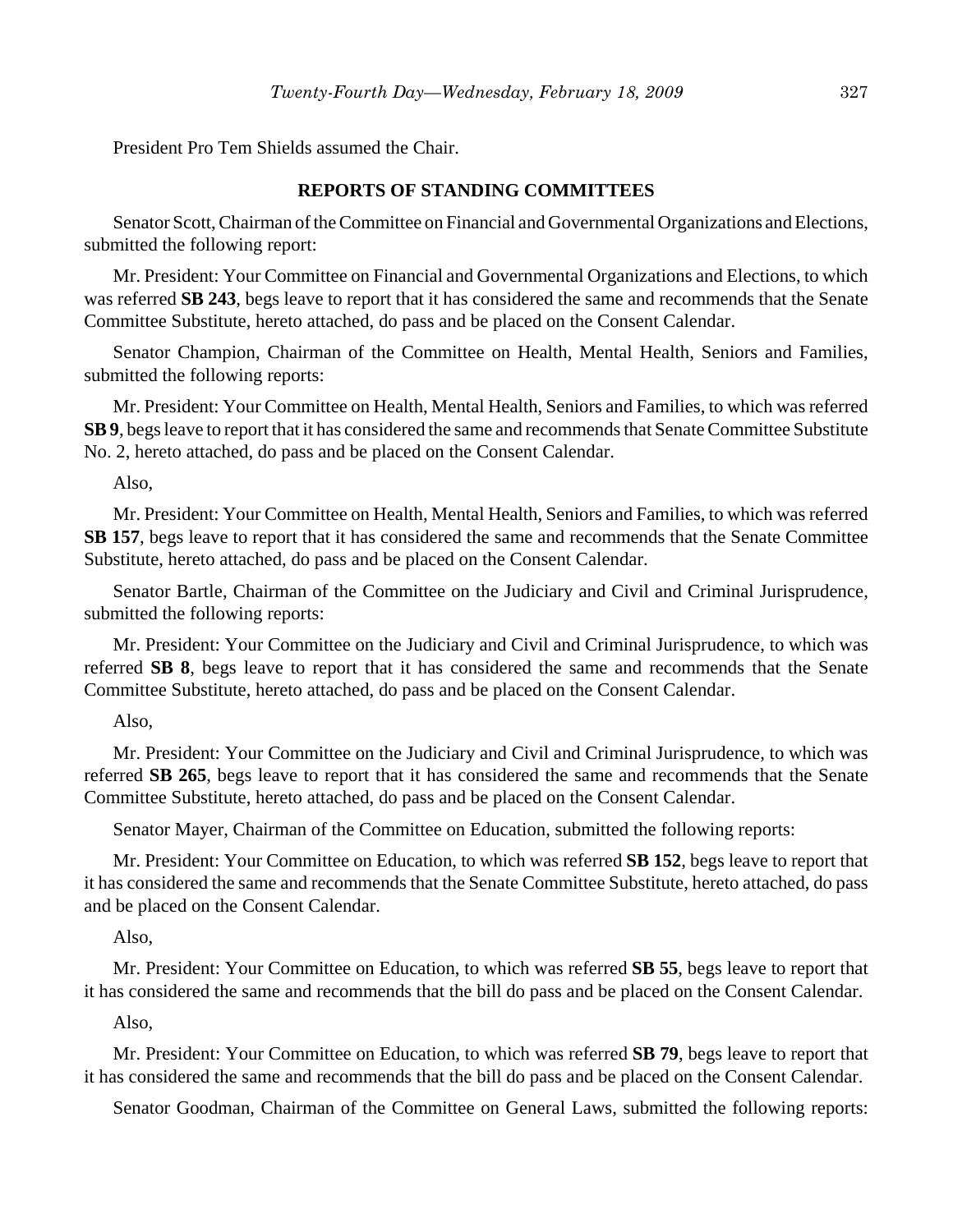Mr. President: Your Committee on General Laws, to which was referred **SB 231**, begs leave to report that it has considered the same and recommends that the Senate Committee Substitute, hereto attached, do pass and be placed on the Consent Calendar.

Also,

Mr. President: Your Committee on General Laws, to which was referred **SB 179**, begs leave to report that it has considered the same and recommends that the Senate Committee Substitute, hereto attached, do pass and be placed on the Consent Calendar.

Also,

Mr. President: Your Committee on General Laws, to which was referred **SB 15**, begs leave to report that it has considered the same and recommends that the Senate Committee Substitute, hereto attached, do pass and be placed on the Consent Calendar.

Senator Rupp, Chairman of the Committee on Small Business, Insurance and Industry, submitted the following reports:

Mr. President: Your Committee on Small Business, Insurance and Industry, to which was referred **SB 217**, begs leave to report that it has considered the same and recommends that the bill do pass and be placed on the Consent Calendar.

Also,

Mr. President: Your Committee on Small Business, Insurance and Industry, to which was referred **SB 202**, begs leave to report that it has considered the same and recommends that the Senate Committee Substitute, hereto attached, do pass and be placed on the Consent Calendar.

Also,

Mr. President: Your Committee on Small Business, Insurance and Industry, to which was referred **SB 280**, begs leave to report that it has considered the same and recommends that the bill do pass and be placed on the Consent Calendar.

# **SENATE BILLS FOR PERFECTION**

At the request of Senator Stouffer, **SB 29** was placed on the Informal Calendar.

Senator Schaefer moved that **SB 100**, with **SCS**, be taken up for perfection, which motion prevailed.

**SCS** for **SB 100**, entitled:

# SENATE COMMITTEE SUBSTITUTE FOR SENATE BILL NO. 100

An Act to repeal section 260.750, RSMo, and to enact in lieu thereof two new sections relating to the transportation of radioactive waste.

Was taken up.

Senator Rupp assumed the Chair.

Senator Schaefer moved that **SCS** for **SB 100** be adopted.

Senator Shoemyer offered **SA 1**: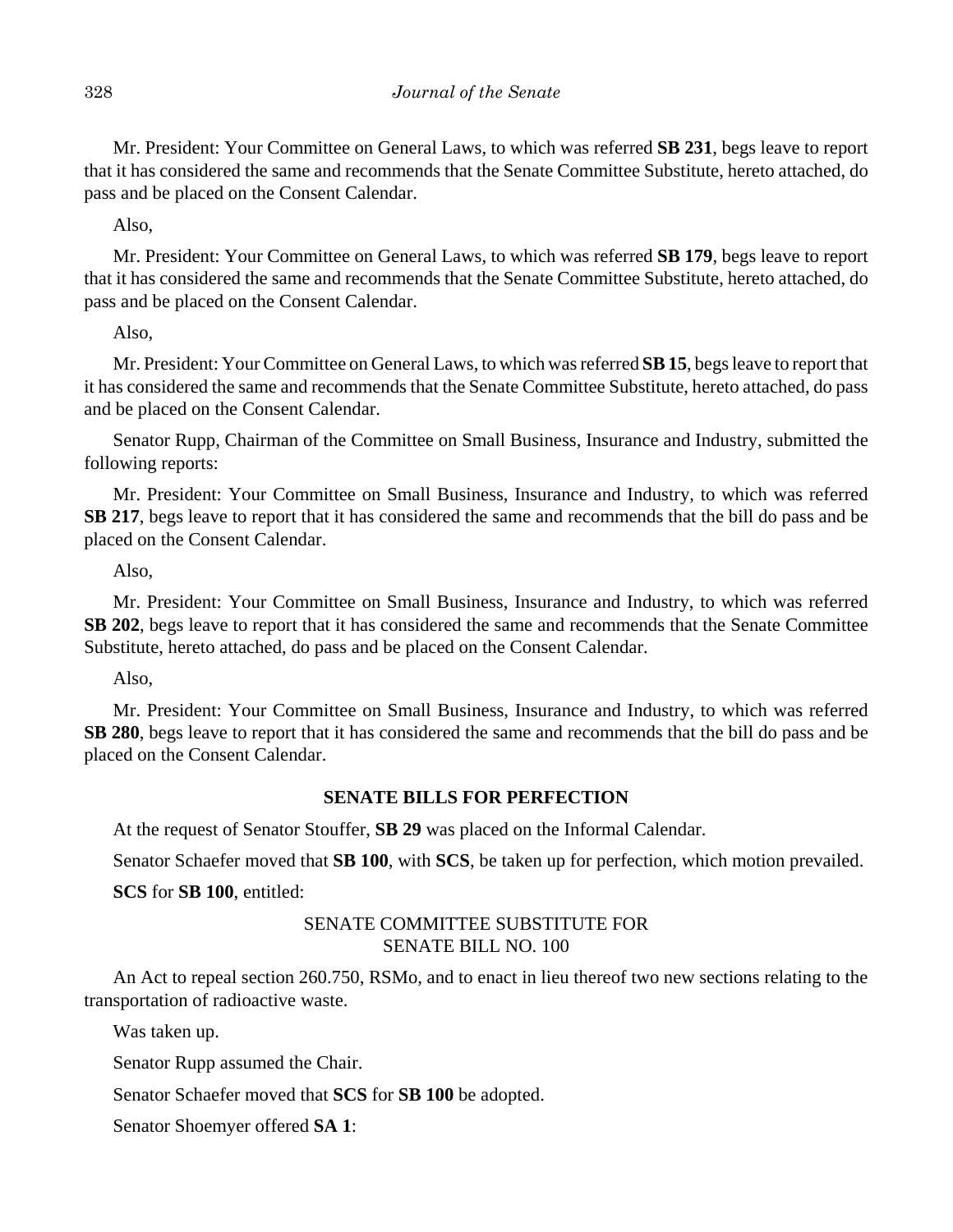### SENATE AMENDMENT NO. 1

Amend Senate Committee Substitute for Senate Bill No. 100, Page 6, Section 260.392, Line 182, by inserting immediately after said line the following:

"**260.401. Each railroad employee who is required to operate, work on, or ride trains transporting shipments of high level radioactive waste, transuranic radioactive waste, or spent nuclear fuel within or through the state of Missouri shall be provided with an operative dosimeter or a personal radiation monitor capable of recording the appropriate dosage of radiation emitted by said shipments that he or she may receive during his or her entire time of exposure and shall be informed in writing of the individual dose he or she received during his or her tour of duty. Written notification shall be provided as promptly as practical, but shall be made no later than ninety days following the date the employee was finally relieved from all duties associated with said shipments. Dosimeters or personal radiation monitors shall be provided by the shipper unless other provisions have been made and they will be available for use upon entry into the state of Missouri or initial exit from a facility located within the state.**"; and

Further amend the title and enacting clause accordingly.

Senator Shoemyer moved that the above amendment be adopted, which motion prevailed.

Senator Schaefer moved that **SCS** for **SB 100**, as amended, be adopted, which motion prevailed.

On motion of Senator Schaefer, **SCS** for **SB 100**, as amended, was declared perfected and ordered printed.

At the request of Senator Stouffer, **SB 58** was placed on the Informal Calendar.

Senator Shields moved that **SB 189**, with **SCS**, be taken up for perfection, which motion prevailed.

**SCS** for **SB 189**, entitled:

# SENATE COMMITTEE SUBSTITUTE FOR SENATE BILL NO. 189

An Act to repeal section 84.830, RSMo, and to enact in lieu thereof one new section relating to prohibited activities by Kansas City police officers, with penalty provisions.

Was taken up.

Senator Shields moved that **SCS** for **SB 189** be adopted, which motion prevailed.

Senator Shields moved that **SCS** for **SB 189** be declared perfected and ordered printed.

At the request of Senator Shields, **SCS** for **SB 189** was placed on the Informal Calendar.

Senator Nodler moved that **SB 313**, with **SCS**, be taken up for perfection, which motion prevailed.

**SCS** for **SB 313**, entitled:

# SENATE COMMITTEE SUBSTITUTE FOR SENATE BILL NO. 313

An Act to amend chapter 30, RSMo, by adding thereto two new sections relating to the receipt of federal economic stimulus funds, with an emergency clause.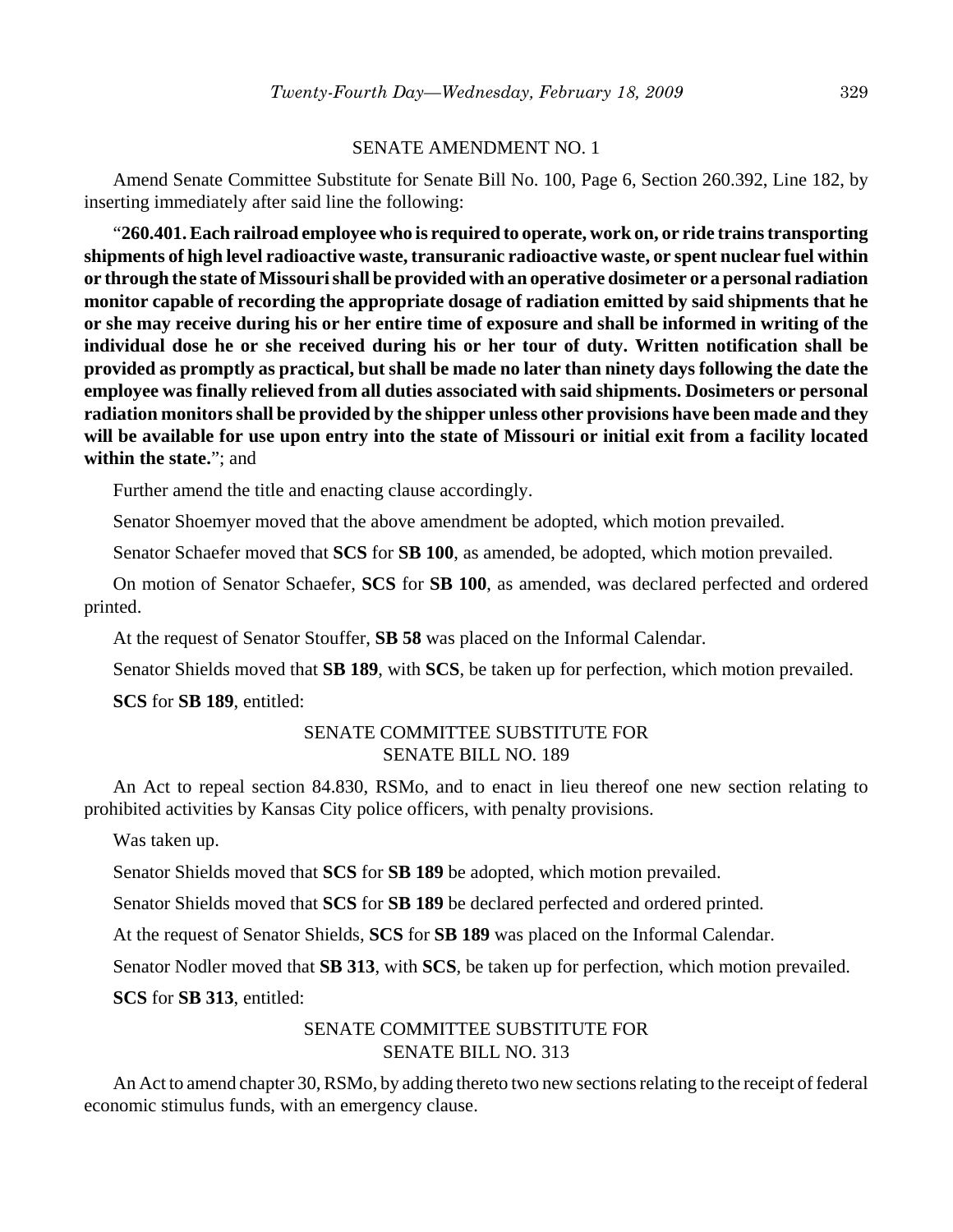Was taken up.

Senator Nodler moved that **SCS** for **SB 313** be adopted.

Senator Nodler offered **SA 1**, which was read:

# SENATE AMENDMENT NO. 1

Amend Senate Committee Substitute for Senate Bill No. 313, Page 2, Section 30.1014, Line 15, by inserting immediately after all of said line the following:

"**Section 1. The state treasurer is hereby authorized to create funds as necessary to avoid conflict with provisions of federal law prohibiting commingling of certain funds derived from the American Recovery and Reinvestment Act of 2009, as enacted by the 111th United States Congress.**"; and

Further amend the title and enacting clause accordingly.

Senator Nodler moved that the above amendment be adopted, which motion prevailed.

Senator Nodler moved that **SCS** for **SB 313**, as amended, be adopted, which motion prevailed.

On motion of Senator Nodler, **SCS** for **SB 313**, as amended, was declared perfected and ordered printed.

# **REPORTS OF STANDING COMMITTEES**

Senator Engler, Chairman of the Committee on Rules, Joint Rules, Resolutions and Ethics, submitted the following report:

Mr. President: Your Committee on Rules, Joint Rules, Resolutions and Ethics, to which was referred **SCS** for **SB 100**, begs leave to report that it has examined the same and finds that the bill has been truly perfected and that the printed copies furnished the Senators are correct.

# **MESSAGES FROM THE HOUSE**

The following message was received from the House of Representatives through its Chief Clerk:

Mr. President: I am instructed by the House of Representatives to inform the Senate that the House has taken up and passed **HCS** for **HB 96**, entitled:

An Act to repeal sections 160.261, 160.660, 161.650, 167.020, 167.022, 167.023, 167.029, 167.115, 167.117, 167.161, 167.164, 167.621, 167.624, 167.627, 167.630, 168.133, and 210.102, and to enact in lieu thereof eighteen new sections relating to school protection measures, with penalty provisions.

In which the concurrence of the Senate is respectfully requested.

Read 1st time.

# **REFERRALS**

With the consent of the sponsor, President Pro Tem Shields referred **SR 139** to the Committee on Rules, Joint Rules, Resolutions and Ethics.

# **RESOLUTIONS**

Senator Vogel offered Senate Resolution No. 349, regarding the One Hundred Fiftieth Anniversary of the city of Fulton, which was adopted.

Senator Ridgeway offered Senate Resolution No. 350, regarding Cody Kesler, Liberty, which was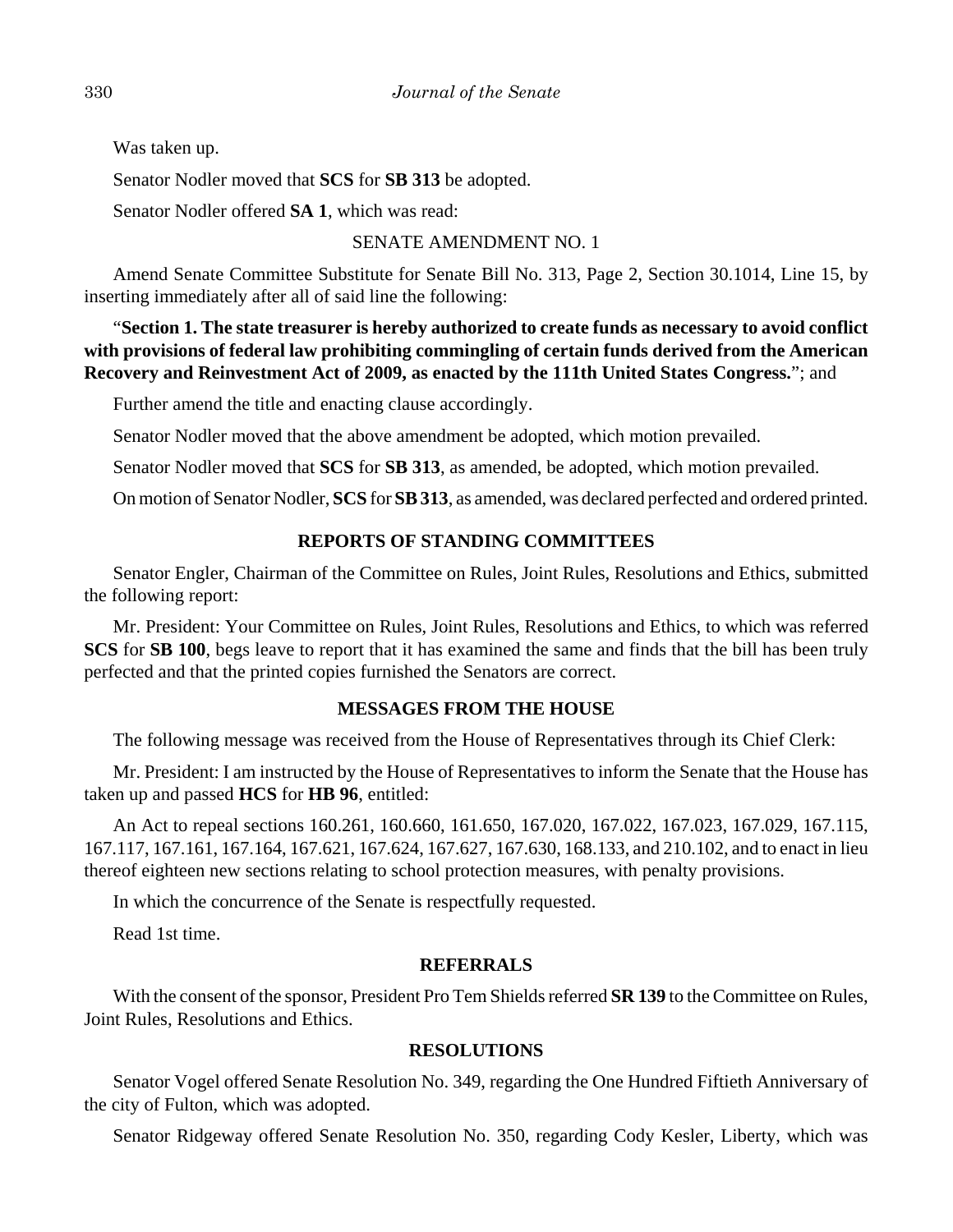adopted.

Senator Pearce offered Senate Resolution No. 351, regarding Howard School Preservation Association, Warrensburg, which was adopted.

Senator Green offered Senate Resolution No. 352, regarding Clayton James Marolt, which was adopted.

Senator Green offered Senate Resolution No. 353, regarding the death of Sister Rosalie Supinski, OSF, which was adopted.

Senator Scott offered Senate Resolution No. 354, regarding the Fiftieth Wedding Anniversary of Mr. and Mrs. James Wilkins, Deepwater, which was adopted.

On motion of Senator Engler, the Senate recessed until 2:45 p.m.

## **RECESS**

The time of recess having expired, the Senate was called to order by Senator Ridgeway.

## **REPORTS OF STANDING COMMITTEES**

Senator Engler, Chairman of the Committee on Rules, Joint Rules, Resolutions and Ethics, submitted the following report:

Mr. President: Your Committee on Rules, Joint Rules, Resolutions and Ethics, to which was referred **SCS** for **SB 313**, begs leave to report that it has examined the same and finds that the bill has been truly perfected and that the printed copies furnished the Senators are correct.

#### **COMMUNICATIONS**

President Pro Tem Shields submitted the following:

February 17, 2009 Ms. Terry Spieler Secretary of the Missouri Senate State Capitol, Room 325 201 West Capitol Avenue Jefferson City, MO 65101

#### **RE: Appointment to the Missouri Assistive Technology Advisory Council**

Dear Ms. Spieler,

Pursuant to Section 191.853 RSMo, I am appointing Senator Scott Rupp to the Missouri Assistive Technology Advisory Council.

If you have any questions, please feel free to contact me at your earliest convenience.

Sincerely, /s/ Charlie Charles W. Shields President Pro-Tem

Also,

February 18, 2009

Ms. Terry Spieler Secretary of the Senate Room 325, State Capitol Jefferson City, MO 65101

#### **RE: Appointment to the Joint Committee on Terrorism, Bioterrorism and Homeland Security**

Dear Ms. Spieler,

Pursuant to Section 21.800 RSMo, I am appointing Senator David Pearce to the Joint Committee on Terrorism, Bioterrorism and Homeland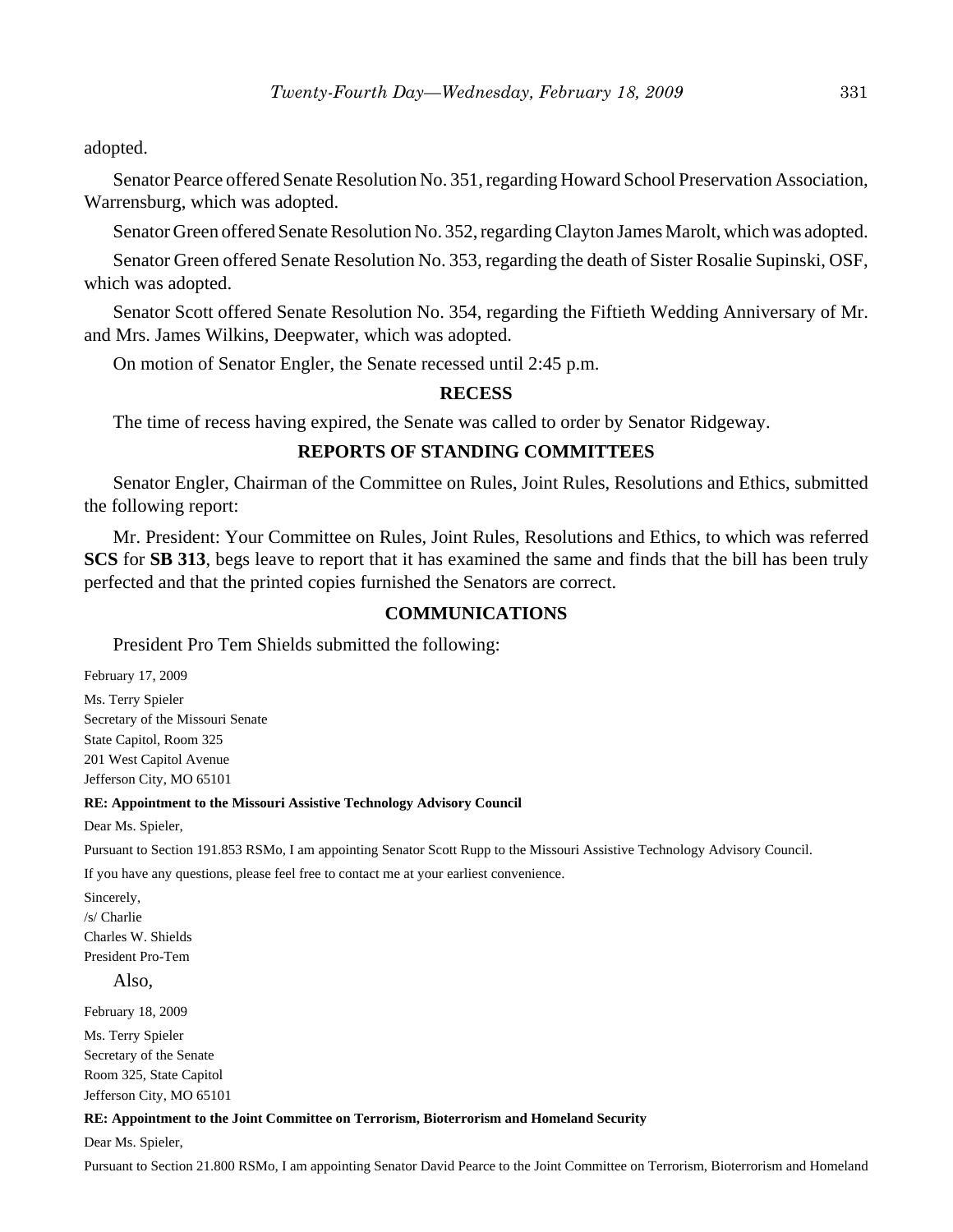## 332 *Journal of the Senate*

Security.

If you have any questions, please feel free to contact me at your earliest convenience.

Sincerely, /s/ Charlie Charles W. Shields President Pro-Tem

#### Also,

February 18, 2009

Ms. Terry Spieler Secretary of the Missouri Senate State Capitol, Room 325 201 West Capitol Avenue Jefferson City, MO 65101

#### **RE: Appointment to the Educational Commission of the States**

#### Dear Ms. Spieler,

Pursuant to Section 173.320, RSMo, I am appointing Senator Rob Mayer to the Educational Commission of the States.

If you have any questions, please feel free to contact me at your earliest convenience.

Sincerely, /s/ Charlie Charles W. Shields President Pro-Tem

Also,

February 18, 2009 Ms. Terry Spieler Secretary of the Missouri Senate State Capitol, Room 325 201 West Capitol Avenue Jefferson City, MO 65101

#### **RE: Appointments to the Missouri Energy Task Force**

Dear Ms. Spieler,

Pursuant to Executive Order 05-46, I am appointing Senators Brad Lager and Jim Lembke to the Missouri Energy Task Force.

If you have any questions, please feel free to contact me at your earliest convenience.

Sincerely, /s/ Charlie Charles W. Shields President Pro-Tem

Also,

February 18, 2009

Ms. Terry Spieler Secretary of the Missouri Senate State Capitol, Room 325 201 West Capitol Avenue Jefferson City, MO 65101

#### **RE: Appointment to the Board of Public Buildings**

Dear Ms. Spieler,

Pursuant to my election as President Pro Tem of the Missouri Senate, I agree to serve on the Board of Public Buildings under the provisions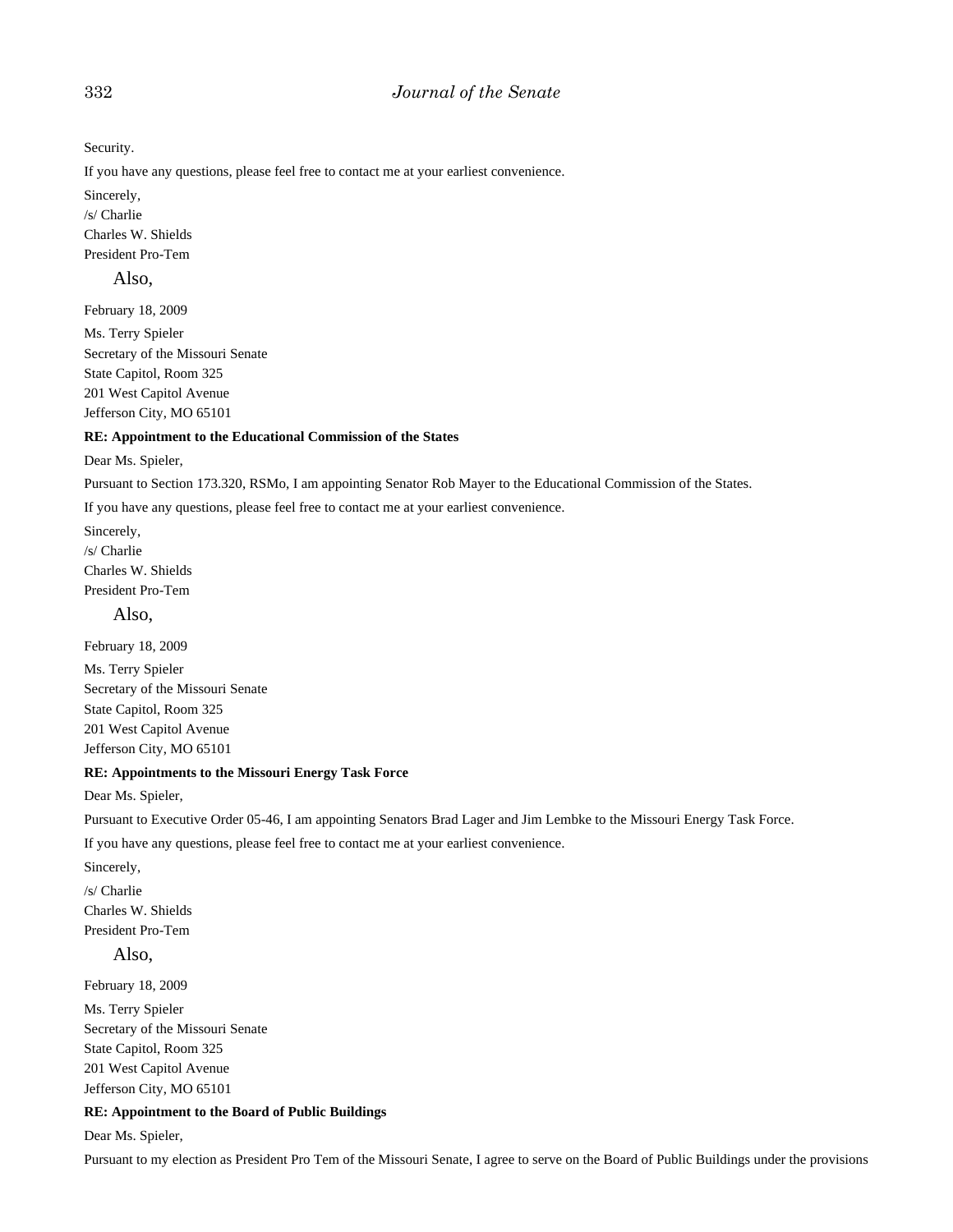of Section 8.010, RSMo.

If you have any questions, please feel free to contact me at your earliest convenience.

Sincerely, /s/ Charlie Charles W. Shields President Pro-Tem

#### **INTRODUCTIONS OF GUESTS**

Senator Engler introduced to the Senate, Stephanie Barron and Carla Crocker, Bonne Terre.

Senator Bartle introduced to the Senate, Coaches Jim Brandner, Roger Lower, Denise Parker, Zoe Wheeler and players, Anna Cole, Katie Davidson, Lauren Eisenreich, Kristen Heil, Kelsey Kessler, Kelsi O'Neill, Jocelyn Price, Lainey Priddy, Amanda Self, Kaylea Smith, Ashtin Stephens, Mackenzie Sykes, Bria Taylor, Nikki White, Taylor Williams and Spencer Wittmeyer, members of the Blue Springs High School Wildcats 2008 Class 4 State Champions softball team.

Senator Nodler introduced to the Senate, Katie Strawn and fifteen students from College Heights Christian School, Joplin.

Senator Shields, introduced to the Senate, Bryan and Sarah Kretzinger, St. Joseph; and Susan Ruckman, Savannah.

On behalf of Senator Rupp and himself, Senator Dempsey introduced to the Senate, members of Vision St. Charles County Leadership.

Senator Cunningham introduced to the Senate, the Physician of the Day, Dr. Tom Saak, M.D., St. Louis.

On motion of Senator Engler, the Senate adjourned under the rules.

## SENATE CALENDAR  $\overline{\phantom{a}}$

# TWENTY-FIFTH DAY–THURSDAY, FEBRUARY 19, 2009  $\overline{\phantom{a}}$

## FORMAL CALENDAR

## SECOND READING OF SENATE BILLS

SB 376-Lager and Callahan SB 377-Rupp SB 378-Nodler SB 379-McKenna SB 380-Stouffer SB 381-Schaefer SB 382-Schaefer SB 383-Dempsey SB 384-Lager SB 385-Lager

SB 386-Lager SB 387-Barnitz SB 388-Barnitz SB 389-Bray SB 390-Schaefer and Pearce SB 391-Schaefer SB 392-Shields SB 393-Green and Bartle SB 394-Ridgeway SB 395-Ridgeway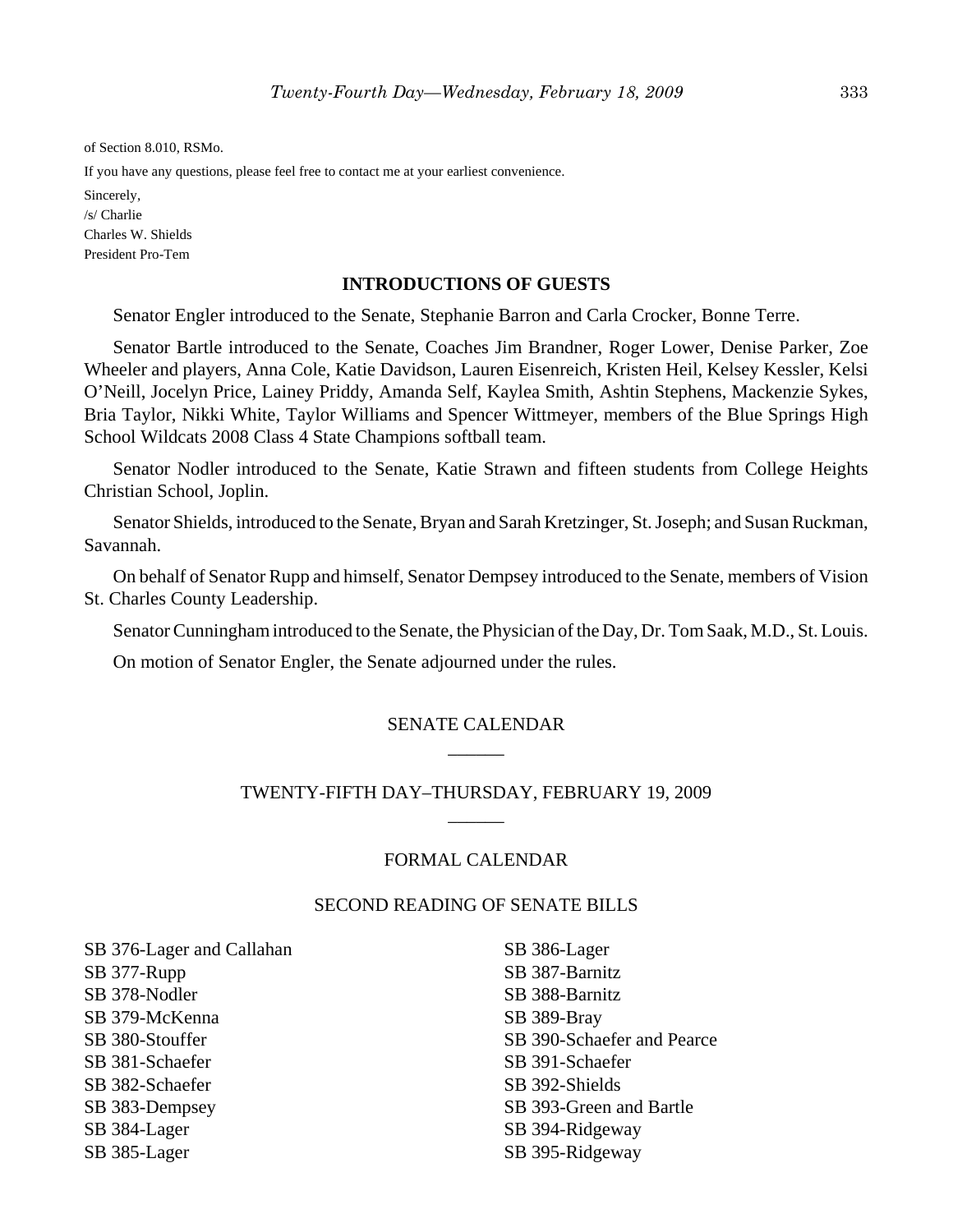SB 396-Justus SB 397-Shoemyer and Griesheimer SB 398-Barnitz

# HOUSE BILLS ON SECOND READING

HCS for HB 96

# THIRD READING OF SENATE BILLS

SB 26-Ridgeway SCS for SBs 36 & 112-Goodman SS for SCS for SB 1-Scott (In Fiscal Oversight)

SCS for SB 140-Smith and Wright-Jones (In Fiscal Oversight) SCS for SB 100-Schaefer SCS for SB 313-Nodler and Bray

# HOUSE BILLS ON THIRD READING

HCS for HB 191, with SCS (Griesheimer) (In Fiscal Oversight)

# INFORMAL CALENDAR

# SENATE BILLS FOR PERFECTION

SB-29-Stouffer SB 37-Goodman, with SCS & SA 1 (pending) SBs 45, 212, 136, 278, 279, 285 & 288-Pearce, with SCS (pending) SB 58-Stouffer

SB 128-Rupp, with SCS, SA 1 & SA 1 to SA 1 (pending) SCS for SB 189-Shields SBs 223 & 226-Goodman, with SCS (pending)

# CONSENT CALENDAR

Senate Bills

Reported 2/11

SB 154-Goodman SB 147-Dempsey

SB 156-Goodman SB 171-Griesheimer

Reported 2/18

SB 243-Pearce, with SCS SB 9-Champion, with SCS#2

SB 157-Schmitt, with SCS SB 8-Champion, with SCS